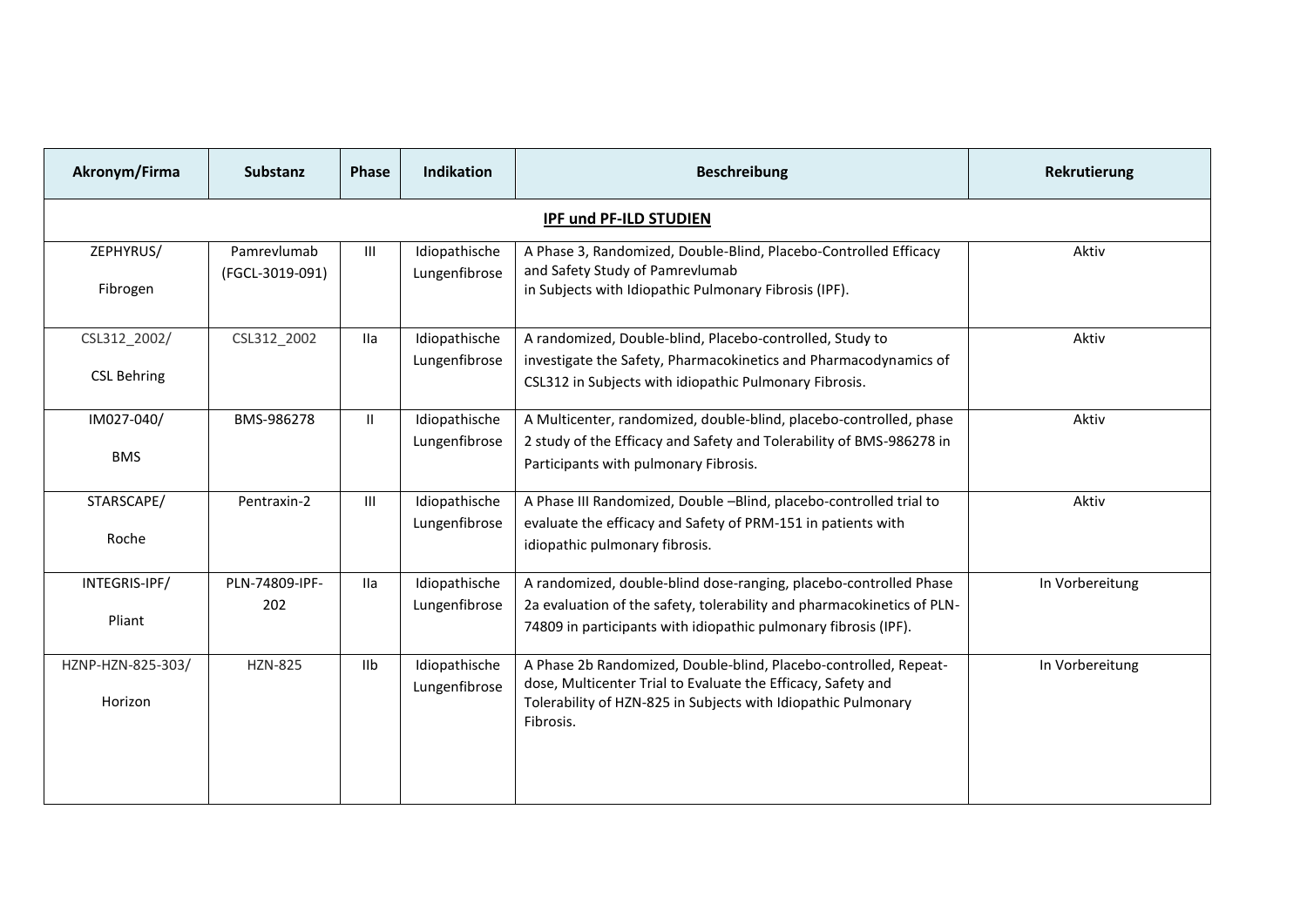| INSMED/                            | INS1009-211   | $\mathbf{H}$ | PF-ILD        | A Phase 2, Randomized, Double-Blind, Multicenter, Placebo<br>Controlled Study to Evaluate the Safety and Tolerability of | In Vorbereitung |  |  |
|------------------------------------|---------------|--------------|---------------|--------------------------------------------------------------------------------------------------------------------------|-----------------|--|--|
| Insmed Incorporated                | (Treprostinil |              |               | Treprostinil Palmitil Inhalation Powder in Participants with                                                             |                 |  |  |
|                                    | Palmitil)     |              |               | Pulmonary Hypertension Associated with Interstitial Lung Disease.                                                        |                 |  |  |
|                                    |               |              |               |                                                                                                                          |                 |  |  |
| FIBRONEER/                         | BI 1015550    | III          | Idiopathische | A double blind, randomized, placebo-controlled trial evaluating the                                                      | In Vorbereitung |  |  |
|                                    |               |              | Lungenfibrose | efficacy and safety of BI 1015550 over 53'2 weeks in patients with                                                       |                 |  |  |
| Boehringer-Ingelheim               |               |              | / PF-ILD      | IPF / Progressive Fibrosing Interstitial Lung Disease (PF-ILD).                                                          |                 |  |  |
|                                    |               |              |               |                                                                                                                          |                 |  |  |
| <b>Alveolar Proteinose STUDIEN</b> |               |              |               |                                                                                                                          |                 |  |  |
| IMPALA 2/                          | Molgramostin  | Ш            | Alveolar      | A randomized, Double Blind, Placebo-controlled Clinical trial of once-                                                   | Aktiv           |  |  |
|                                    | (GM-CSF       |              | Proteinose    | daily inhaled Molgramostim nebulizer solution in adult subjects with                                                     |                 |  |  |
| Savara                             | inhalativ)    |              |               | autoimmune Alveolar-Proteinosis (aPAP).                                                                                  |                 |  |  |
|                                    |               |              |               | <b>Sarkoidose STUDIEN</b>                                                                                                |                 |  |  |
|                                    |               |              |               |                                                                                                                          |                 |  |  |
| CCMK389X2201/                      | <b>CMK389</b> | $\mathbf{H}$ | Sarkoidose    | A subject and investigator blinded, randomized, placebocontrolled,                                                       | Aktiv           |  |  |
|                                    |               |              |               | repeat-dose, multicenter study to investigate                                                                            |                 |  |  |
| Novartis                           |               |              |               | efficacy, safety, and tolerability of CMK389 in patients with<br>chronic pulmonary sarcoidosis.                          |                 |  |  |
|                                    |               |              |               |                                                                                                                          |                 |  |  |
|                                    |               |              |               |                                                                                                                          |                 |  |  |
|                                    |               |              |               |                                                                                                                          |                 |  |  |
|                                    |               |              |               |                                                                                                                          |                 |  |  |
|                                    |               |              |               |                                                                                                                          |                 |  |  |
|                                    |               |              |               |                                                                                                                          |                 |  |  |
|                                    |               |              |               |                                                                                                                          |                 |  |  |
|                                    |               |              |               |                                                                                                                          |                 |  |  |
|                                    |               |              |               |                                                                                                                          |                 |  |  |